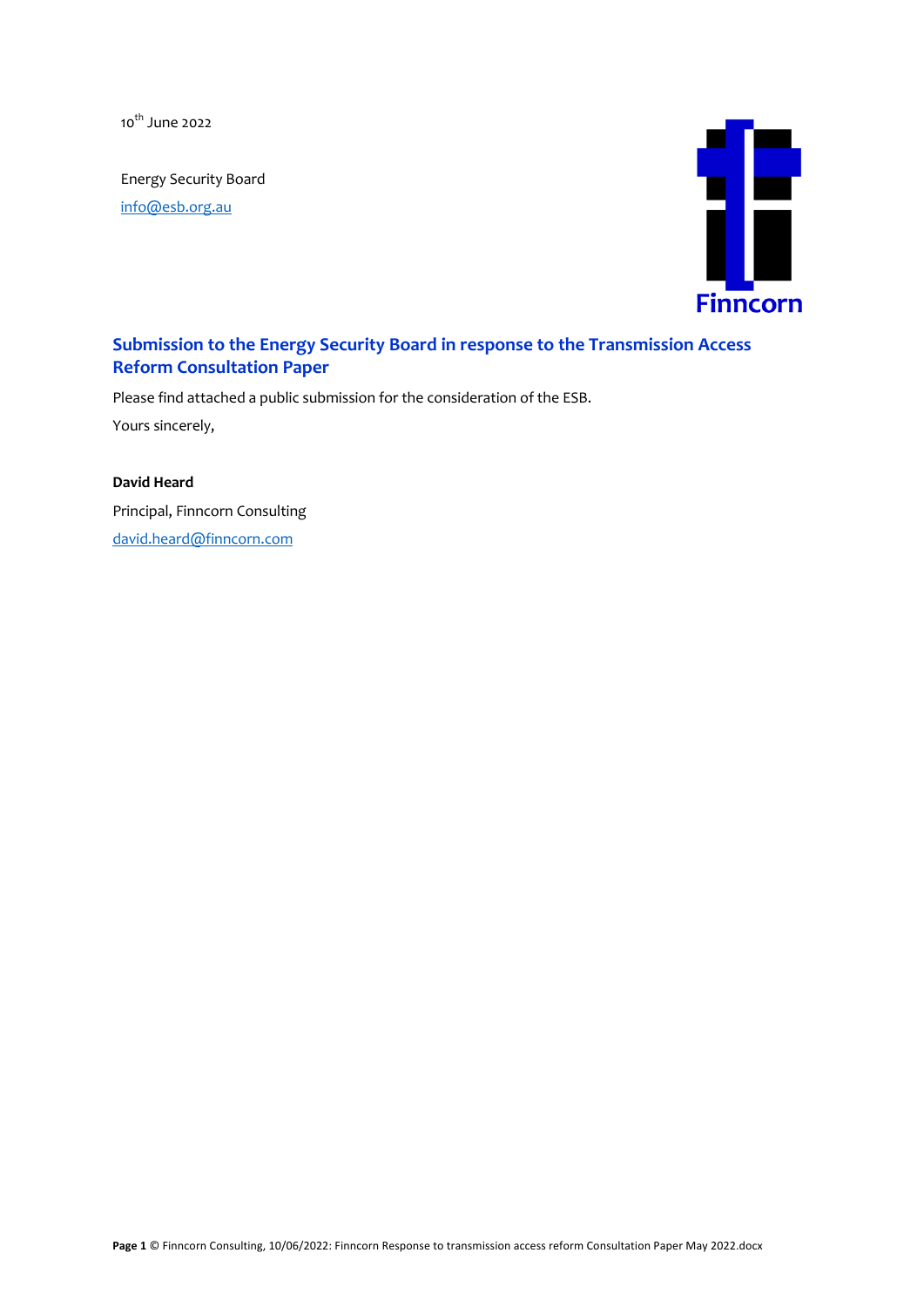

# **Transmission Access Reform**

Finncorn Consulting's response to the ESB's Consultation Paper

Released as a public submission

**© Finncorn Consulting Pty Ltd** 10<sup>th</sup> June 2022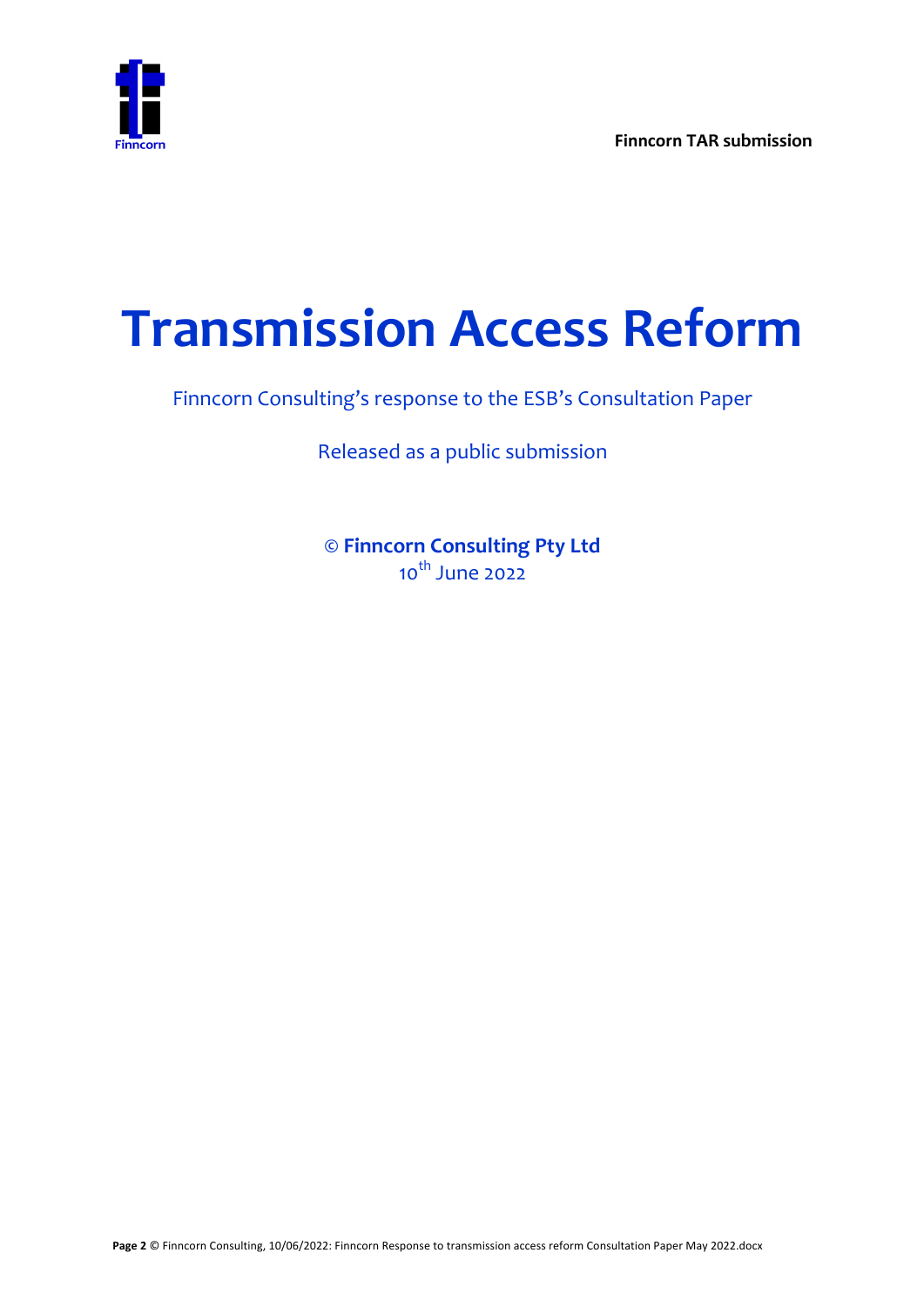

| 2.2.2 Appears to fail tests of encouraging right type of capacity, utilising transmission 10 |  |
|----------------------------------------------------------------------------------------------|--|
|                                                                                              |  |
|                                                                                              |  |
|                                                                                              |  |
|                                                                                              |  |
|                                                                                              |  |
|                                                                                              |  |
|                                                                                              |  |
|                                                                                              |  |
|                                                                                              |  |
|                                                                                              |  |
| 2.4.2 The uncertainty of a voluntary market cannot offer the broad benefits of the CMM 14    |  |
|                                                                                              |  |
|                                                                                              |  |
|                                                                                              |  |
|                                                                                              |  |
|                                                                                              |  |
|                                                                                              |  |
|                                                                                              |  |
|                                                                                              |  |
|                                                                                              |  |
|                                                                                              |  |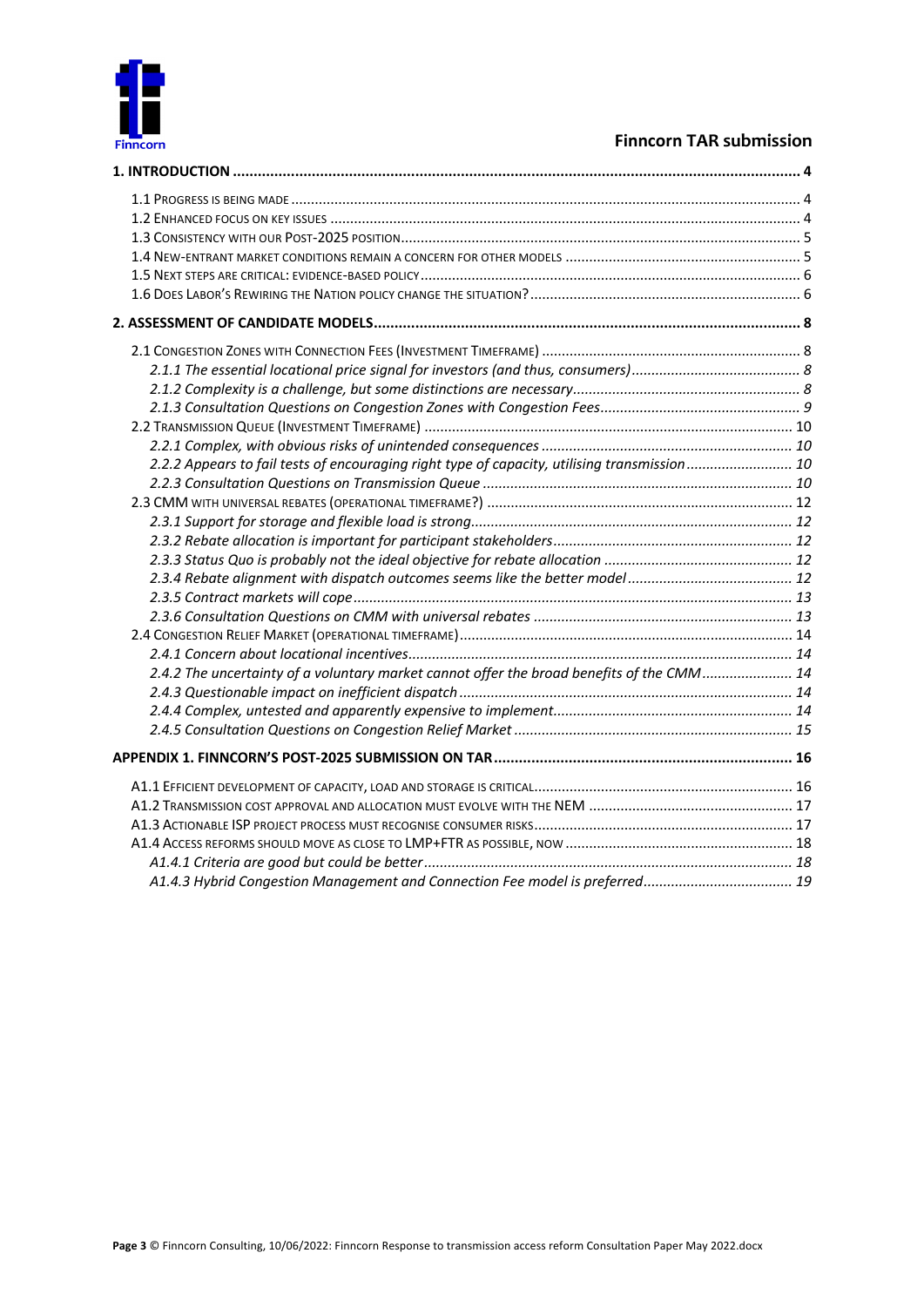

# **1. Introduction**

Finncorn has been engaged by Energy Consumers Australia ('ECA') to continue working with the ESB and other stakeholders in relation to transmission access reform ('TAR') in the ESB's Technical Working Group ('TWG'), and to provide advice to ECA on this topic.

We understand that ECA will incorporate or reference this submission with their own response to the Consultation Paper ('CP').

# **1.1 Progress is being made**

Following the Post-2025 process and associated stakeholder submissions one year ago, the ensuing period has allowed for a broader discussion on TAR via the TWG and associated activity. This has included the consultative development of:

- 1. **Case for Change:** A more clearly articulated, forward-looking explanation of the 'why' (Part 2 of the CP) which stresses even more clearly the urgency of an adequate market design to support an efficient transition.<sup>1</sup>
- 2. **Objectives and Assessment Criteria:** an enhanced set of objectives for TAR reform, and criteria against which candidate models for reform will be judged (part 1.3 of the CP).
- 3. **Wide consultation on alternatives:** a stakeholder-led broadening of the TAR options, alongside the withdrawal of some previously-proposed alternatives (such as CMM-REZ). This has led to reconsolidation to the candidate four models, two of which have been proposed by market participant stakeholders representing the incumbent generation industry.

## **1.2 Enhanced focus on key issues**

This has been a valuable process, and we note the following important results:

- Greater focus on the essential role of **new-entrant storage and flexible load** as an element of the lowest-cost future system.<sup>2</sup> This has appropriately balanced some louder and more numerous voices representing incumbent variable renewable energy investors and operators.
- Acknowledgement of our concern raised in the Post-2025 process that the **current market design is critically at odds with the ISP**, which consumers rely upon to plan the delivery of a reasonably efficient generation, storage and transmission system for the energy transition<sup>3</sup>. This includes the location of storage and flexible load, where (CP, p20) "*The ISP suggests utility scale storage should be mostly located in REZs so that it can offset the need for transmission investment; charging up on low cost and low emission generators which would otherwise be constrained and discharging when the output of these generator reduces as the sun sets or the wind dies down. However, under the current market design, this plant may be rewarded for competing with and displacing VRE during periods of congestion.*" (our emphasis). This is a point we have made in the past<sup>4</sup> and it very important that this is now more clearly recognised in the case for change.
- Noting the essential requirement of promoting **effective competition** via appropriate market design – by reducing investor risk (and cost of capital) associated with the weaknesses of the status quo, and in the ESB's words, achieving *"… a level playing field that balances investor risk*

<sup>1</sup> Very well summarised in the CP, p10: "*Access reform seeks to address the current market design limitation whereby congestion costs are caused by a producer but are not borne by the producer.*" Indeed. They are borne by consumers.

<sup>2</sup> Captured explicitly in the ESB's fourth objective, where they note (CP, p10): "… *the importance of providing signals for technologies that can alleviate congestion, both in operational and investment timeframes. This includes, for example, grid-scale battery storage and demand-side resources, including hydrogen. The role of such technologies is important in facilitating the current energy sector transition in a way that ensures efficient network utilisation and, in turn, that consumers pay no more than necessary*." Our emphasis.

<sup>3</sup> Section 2.1 of the CP: "*the current market design systematically incentivises generation investment at locations that are inconsistent with the least cost development path identified by the ISP. This is because generators are paid the RRP, which does not reflect the marginal cost of energy at their specific location. To the extent that generation investment occurs at certain locations in excess of the level identified in the ISP, congestion is likely to further increase*."

<sup>4</sup> See our commentary here: https://www.dragomanglobal.com/sites/default/files/2021-11/David\_Heard\_LMP.01.pdf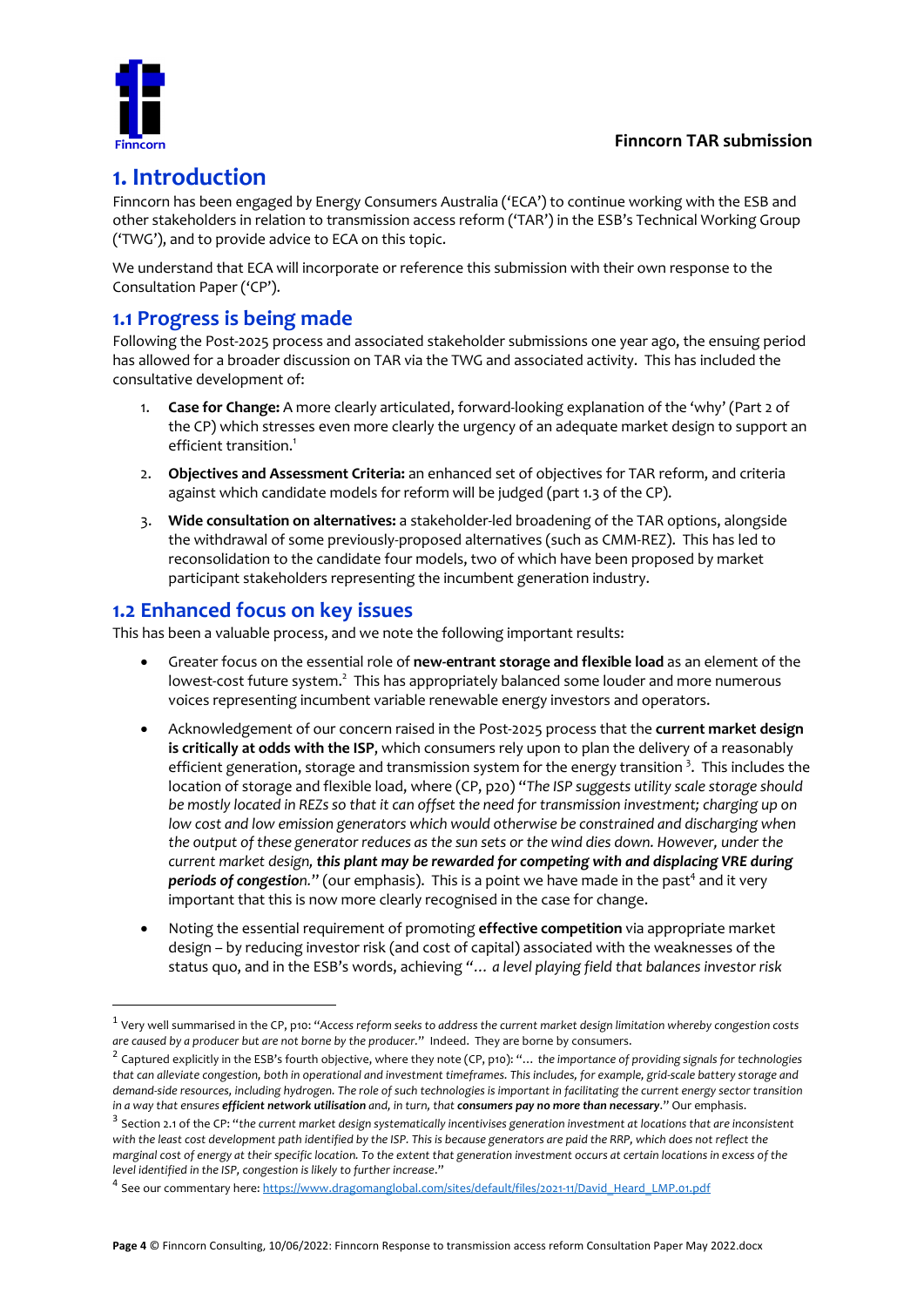

*with the continued promotion of new generation and storage entry that contributes to effective competition, reliability and system security in the long-term interests of consumers*."

## **1.3 Consistency with our Post-2025 position**

The relevant part of our submission one year ago to the Post-2025 process is include as Appendix 1.

Our views have not changed at this point. The candidate models which appear best-placed to meet the objectives and assessment criteria remain:

- **Congestion Management Model (with universal rebates) ('CMM')** this has been sensibly adjusted for universal rebates rather than a direct link to REZ design, and appears attractive with the caveat that optimising the rebate allocation methodology is an important element of the upcoming period of detailed design.
- **Connection Zones with Connection Fees ('CZ+CF')** an administrative mechanism for pre-paying the cost of inefficient levels of congestion, funded by the assets which cause it, with the value returned to consumers via an offset to TUOS costs. We remain surprised market participants appear to have rejected our preferred market-based alternative of congestion being transparently priced and risk-managed via FTRs, but unless those views have changed, connection fees – while subject to forecasting risk – have the potential to broadly identify and capture the cost of congestion and therefore provide the necessary investment timeframe price signal.

## **1.4 New-entrant market conditions remain a concern for other models**

Other elements of our Post-2025 views which have not changed remain of concern – in particular our view that efficient, competitive markets are essential to ensure the lowest-cost system eventuates AND that the benefits of this are passed through to consumers, not retained by investors or intermediaries as excess return.

The status quo certainly does not provide this, with beggar-thy-neighbour behaviour encouraged among generators, and completely inappropriate price signals for congestion-relieving assets behind constraints, as clearly described in the CP.

The antidote to both of these is appropriate and transparent pricing of congestion via exposure to locational marginal pricing – even if the settlement residue is distributed back to participants, the operational and investment timeframe price signals are likely to be very effective.

We are not convinced that in investment timeframes, the **Transmission Queue** ('TQ') is an adequate price signal compared with the clarity of a fee related to the cost of the caused congestion. This concern is magnified by the substantial complexity it appears to add to the project development process, including unresolved issues in relation to how queue positions may be held if projects are delayed, or whether they can or should be traded. There is no apparent advantage to this complexity in our view.

In operational timeframes, the **Congestion Relief Model** ('CRM') also appears to suffer from the problem of complexity, uncertainty and cost of implementation, compared with the CMM. And again, there appears to be little benefit compared with the CMM, especially given the uncertainty of uptake of a voluntary mechanism among incumbents.

We have been forced to wonder, would the CRM eliminate the race-to-the-floor bidding behaviour that causes inefficient operational dispatch, and is the key symptom of the flawed status quo approach to transmission access? We have seen no evidence to suggest it would. Rather, CRM appears more suited as an incremental opportunity for incumbent generators to trade among themselves to optimise their dispatch against their contract positions and the RRP.

If that is its purpose, there is nothing particularly wrong with that, but as a voluntary market it does NOT provide the very transparent and certain underpinning for new-entrant investments in storage and responsive loads to locate and operate where, at times, the marginal value of constrained energy is zero. As a result, it does not appear well-matched to the objectives of TAR as set out in the CP.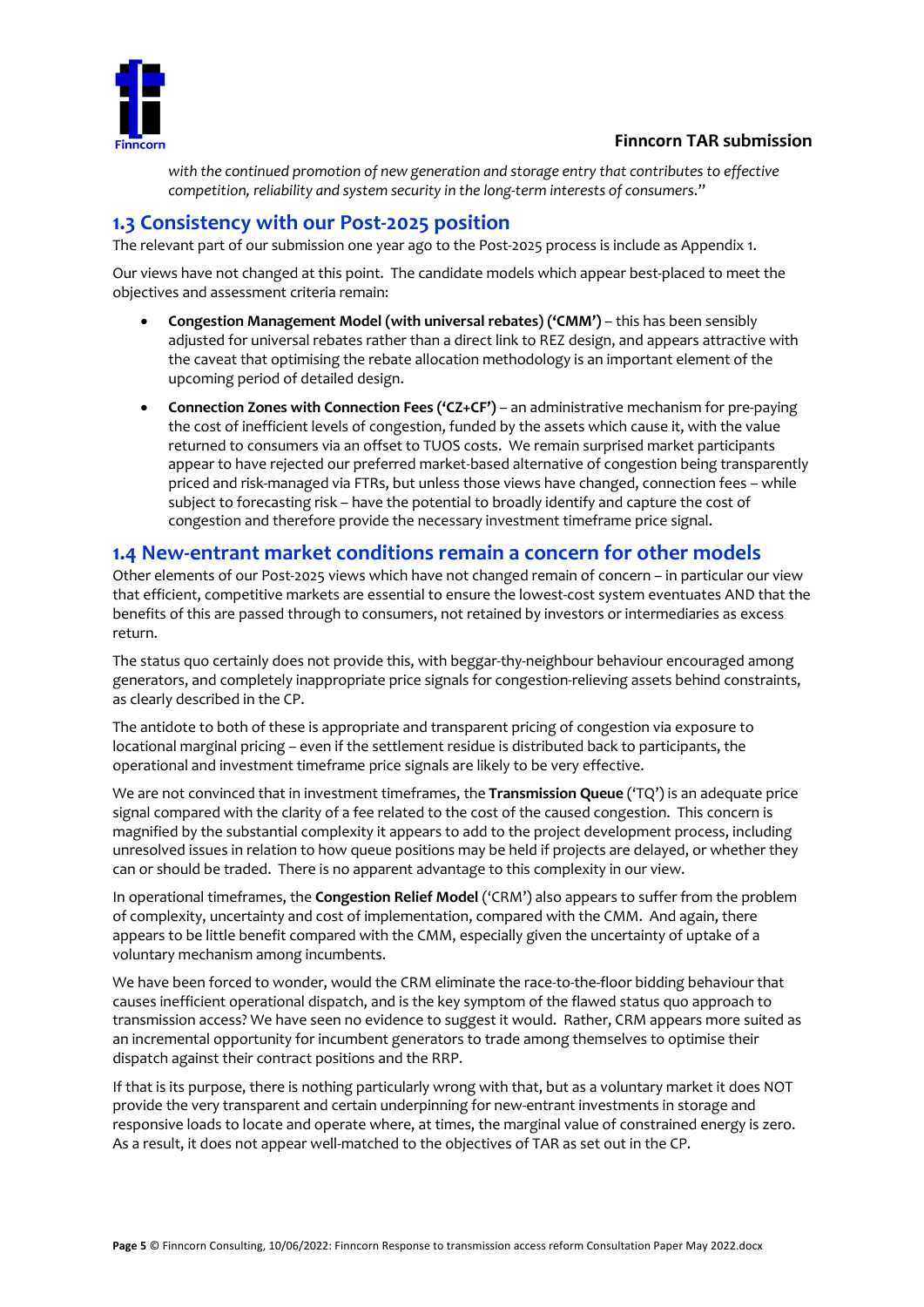

# **1.5 Next steps are critical: evidence-based policy**

At this stage, the strongest evidence base both against the status quo, and for an alternative model, is the analysis prepared by AEMC to support CoGaTI, and the subsequent August 2021 FTI Consulting work on congestion for the ESB.

Consumers are critically interested in securing the benefits proposed from this analysis, delivered as the efficient pass-through of lower systems costs than the status quo.

As a result, we expect that the reform proposal presented to Ministers will be one which is:

- Sufficiently developed and detailed to be well-understood and assessed by stakeholders;
- Supported by rigorous and consistent modelling of system-level costs and benefits for all the four candidate models and the status quo counterfactual; and
- The most attractive choice among the current candidate models, having regard to this modelling evidence base as well as broader evaluation against the objectives and assessment criteria set out in section 1.3 of the CP.

For this reason, we are NOT categorically stating that the 'best' choice is CZ+CF and CMM. Given the information at hand, these options appear materially better than the alternatives proposed by stakeholders and the ESB. However, we remain open to evidence to the contrary.

Because the CRM provides a partial, voluntary market with substantially higher implementation costs, and less transparent price signals for new entrant storage / flexible load investment, we anticipate that it, in particular, has a very challenging path to outperform CMM on any even-handed modelling of the alternatives.

# **1.6 Does Labor's Rewiring the Nation policy change the situation?**

Despite some arguments being advanced by some stakeholders following the Federal election, we are very firmly of the view that no, it certainly does not. Labor's election victory does not negate the case for change at all.

There is no evidence whatsoever that Labor is proposing to over-invest in transmission infrastructure to the point that congestion is an irrelevance in the future energy system.

In fact, it is very clear that Labor's policy intent<sup>5</sup> is to support the delivery of the ISP, by addressing perceived process and regulatory obstacles to timely delivery of ISP projects.

This is welcomed, as we believe it is in consumers' interests for the ISP to be delivered on schedule, provided we can be confident that the ISP does in fact represent the least-cost system plan.

According to Labor, the proposed Rewiring the Nation Corporation would "*partner with industry and provide low cost finance to build the ISP*".

Given this is the policy objective, note that the Draft 2022 ISP indicates that in 2040, **the least-cost system includes around 12% of the current NEM demand being either spilled or curtailed<sup>6</sup>** , which highlights the fact that congestion is an essential characteristic of a high-VRE system at a fair cost to consumers, not some symptom of regulatory gridlock in transmission investment.

In previous advice we have supported the judicious use of the government's financial capacity and low cost of capital to support challenging infrastructure deployment, including REZs and electricity transmission, provided it is done equitably across the board (rather than 'picking winners'). From what we can see from the Labor policy, this is the case, as it make clear it will be guided by the ISP, not favoured projects outside that rigorous framework.

<sup>5</sup> https://alp.org.au/policies/rewiring\_the\_nation

<sup>6</sup> Refer to CP Figure 5: ~2.5% curtailed, ~9% spilled. At an average 30% capacity factor for the ~75GW of utility scale VRE in 2040, this is over 20 TWh of energy.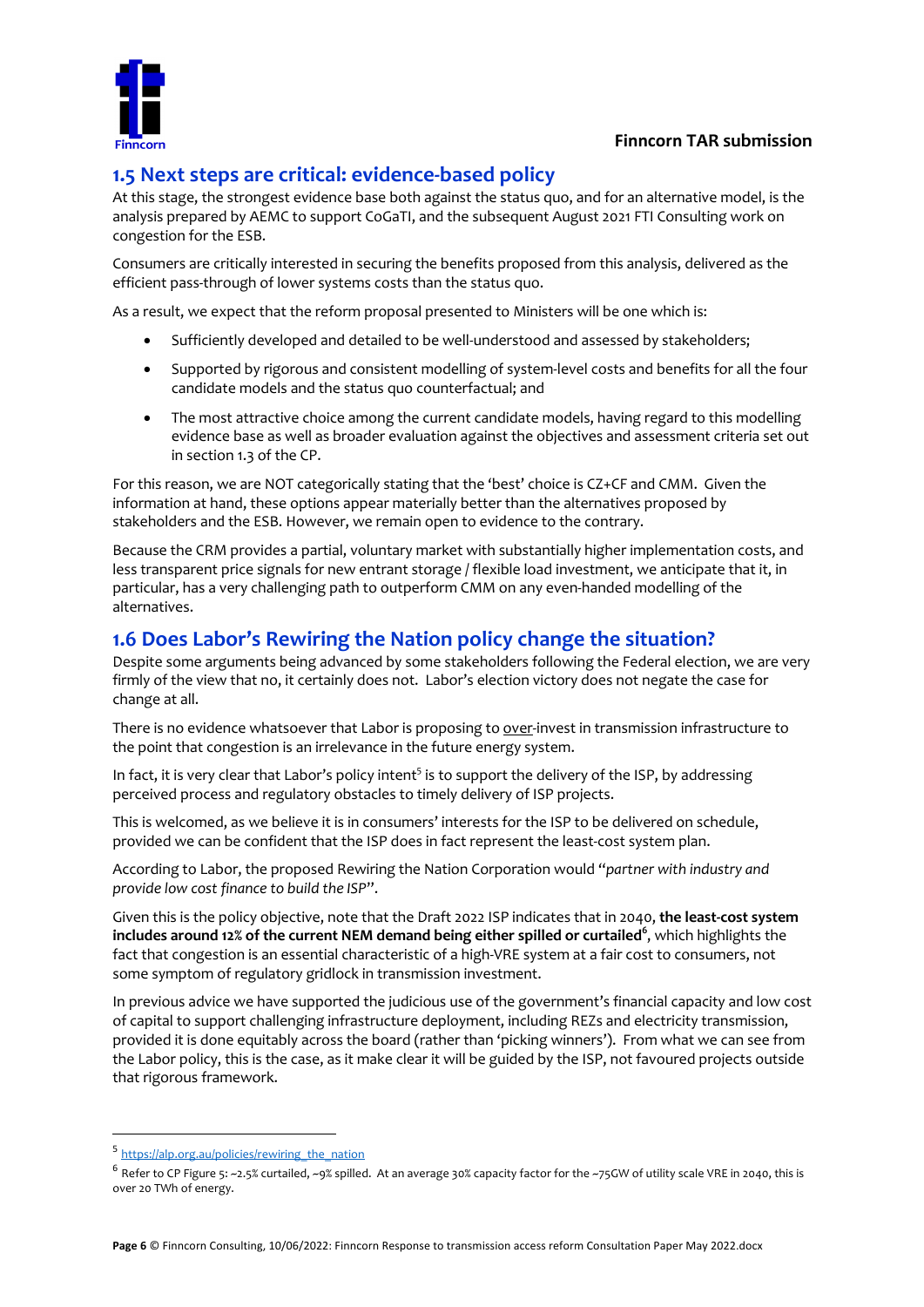

Rewiring the Nation, even if only a form of financial support to existing investors in existing ISP projects, represents some transfer of the cost of the investment from energy consumers to taxpayers. That may well be appropriate – but noting the very substantial overlap of these groups.

Labor was elected partly on a promise to spend more effectively. If that is the case in this instance, then Labor will be critically concerned to ensure that any investment they make or support via Rewiring the Nation will be efficient in its size, and utilised most effectively over its life.

As the CP notes (p7), "*In the medium to long term, the NEM's version of open access is incompatible with REZs because it is an unstable foundation for co-ordinated system development*"

As a result we are very confident the Labor government is now an even more closely-concerned stakeholder in the delivery of transmission access reform.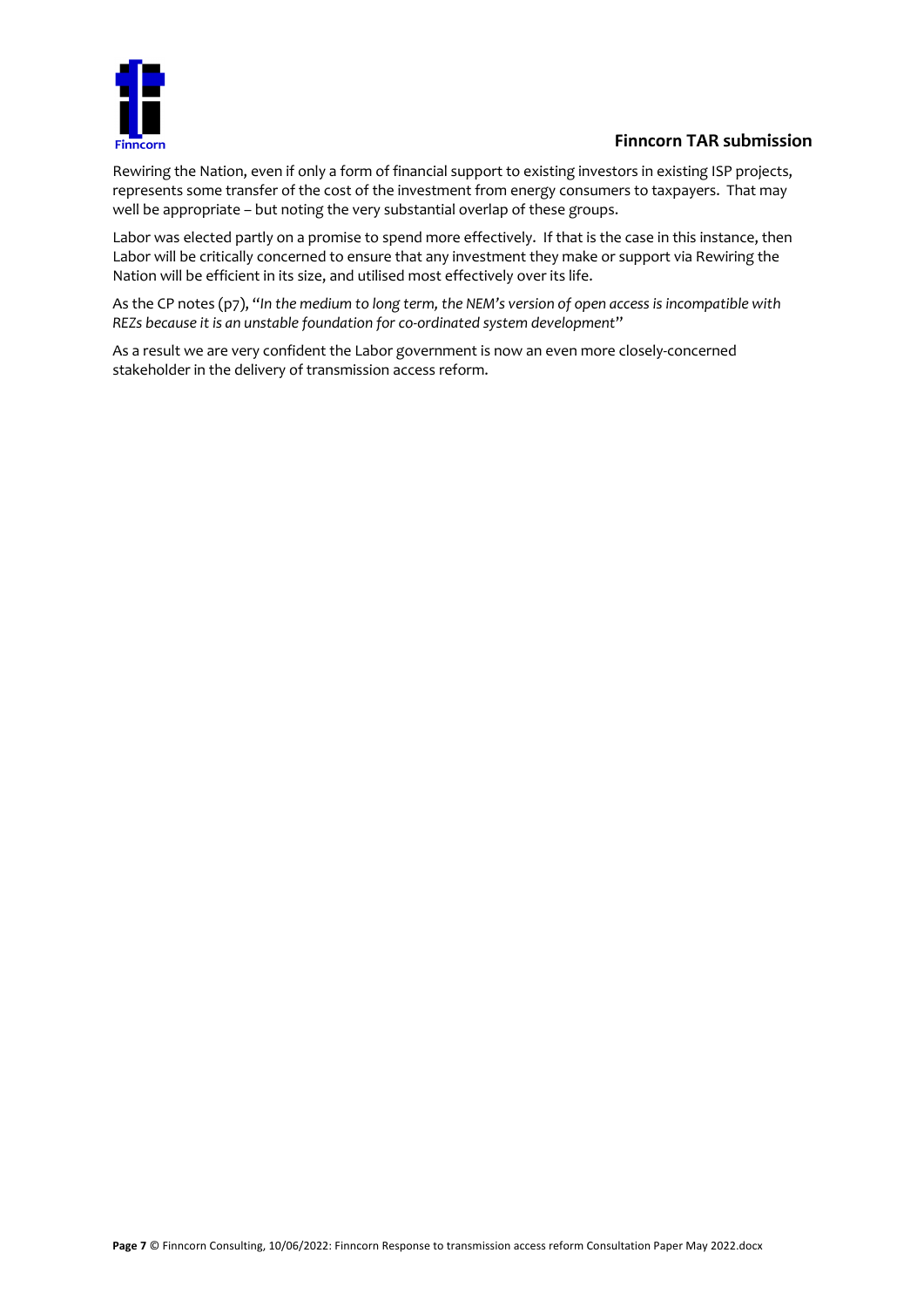

# **2. Assessment of Candidate Models**

In this section, we provide some further details on our views of the four candidate models in the CP.

# **2.1 Congestion Zones with Connection Fees (Investment Timeframe)**

We focus on the Connection Fee – recognising that the concept of Connection Zones is more related to the sensible provision of information to investors – and thus we support concepts such as Iberdrola's proposed Transmission Statement of Opportunities in defining what is meant by 'Connection Zones'.

#### **2.1.1 The essential locational price signal for investors (and thus, consumers)**

The strength of the Connection Fee model is the clear and strong locational price signal, to ensure assets are built in the right places relative to their impact of congestion in the system.

To be an effective price signal, the connection fee must be clearly related to the present value of the cost of congestion created by the proposed connecting asset, as proposed by the ESB (CP, p27).

To the extent this cost exceeds an acceptable level (for example, the optimally-designed congestion expected within a REZ), the fee would ensure the connecting asset 'funds' the inefficient cost of congestion. This may be literal, via TNSP use of the funds to deploy additional infrastructure to reduce future congestion, or indirectly via reduced TUOS costs passed through to consumers if such physical investment is not determined to be justified under the RIT-T.

The price signal should therefore strongly discourage excessive generation capacity relative to transmission, and so protect incumbents from the cannibalisation which can freely occur under the status quo, when generation capacity is able to subsequently locate and claim a share<sup>7</sup> of the constrained transmission.

#### **2.1.2 Complexity is a challenge, but some distinctions are necessary**

The weakness of the Connection Fee model is the need for a balance in such an administrativelydetermined forecast, between accuracy and complexity.

There is some risk of mistaking precision for accuracy here – all forecasting will be wrong, it is just a question of by how much. That suggests leaning towards a simpler, more pragmatic approach to setting connection fees that are broadly, directionally accurate on a geographic basis, rather than overly precise. Equally, a batching process to apply a given connection fee to a given capacity in a location would be pragmatic in ensuring connection fees are not altered with every individual commitment of capacity.

By contrast, the most important aspects of fee design relate to the type and dispatch behaviour of connecting assets, where some complexity is likely to be necessary.

This particularly relates to the difference between types of variable renewable energy and firmer assets (including storage, demand response and traditional dispatchable generation).

Clearly, it is possible for firmer assets to operate in such a way as to avoid contributing to congestion - but that is not what we should expect, at times when a high RRP is on offer beyond a constraint.

In our view it would be fair for such assets to be offered a choice between either a lower (or zero) connection fee with obligations not to be dispatched in competition with renewables, or to face the identical locational price signal.

Equally, the prospective impact of a solar farm on congestion in an area with existing solar capacity may be much more significant than the impact of a windfarm, particularly if the location is expected to be relatively windy in darkness.

Therefore, if the price signal from the Connection Fee to be reasonably effective, it will need to distinguish between broad classes of asset and their associated generation profiles, including (for firmer capacity) the potential for investors to trade off the size (or existance) of the fee against restrictions on dispatch during times of congestion.

 $^7$  Potentially an outsized share if they pick the ideal location in terms of their generation coefficient, as noted in the CP's section 2.2.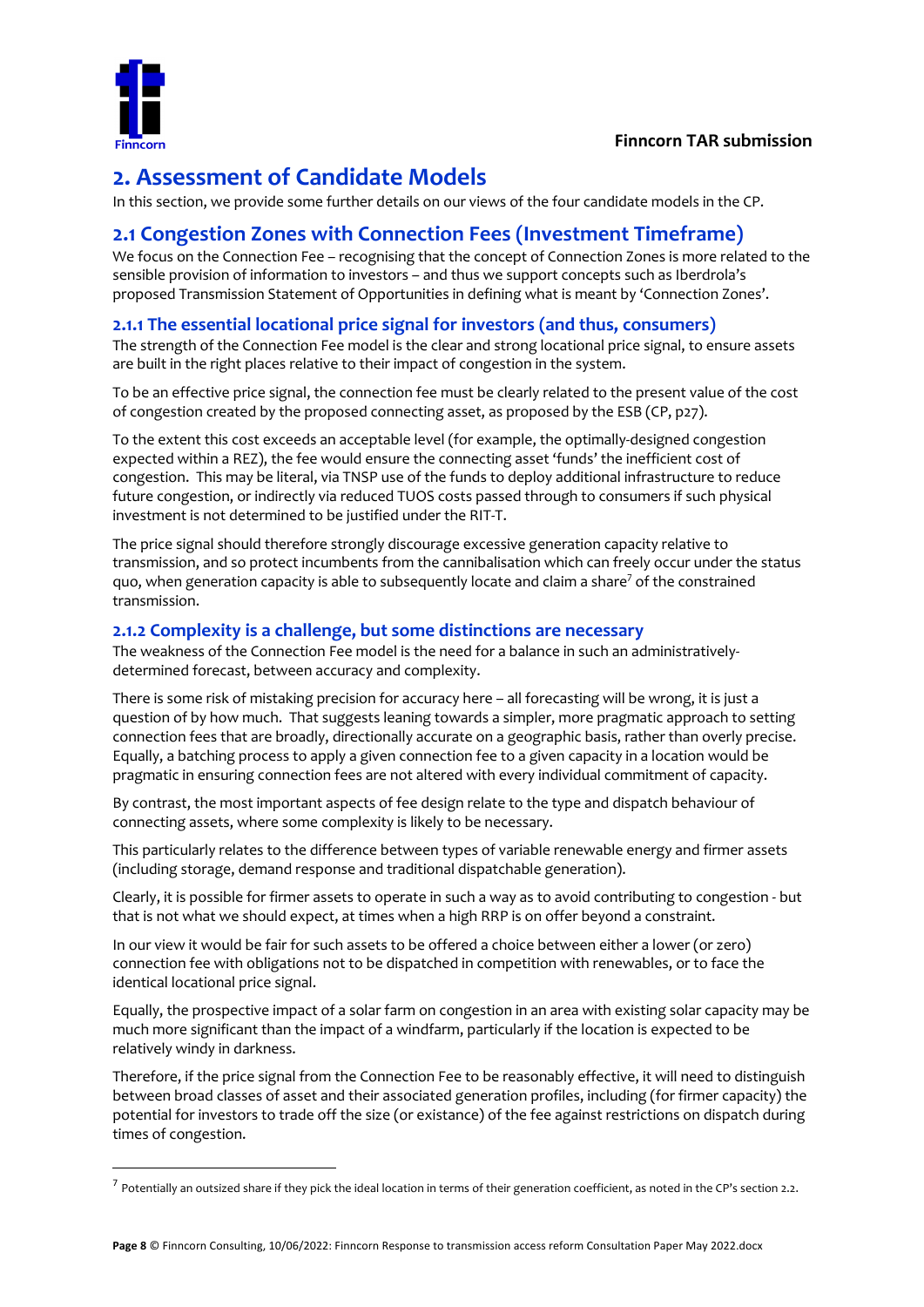

#### **2.1.3 Consultation Questions on Congestion Zones with Congestion Fees**

| 1.0. What form of<br>incentive should be used<br>to influence generator<br>location decisions?                             | In the absence of a market-determined assessment of congestion costs<br>(such as traded FTRs), a connection fee based on a reasonable forecast of<br>the inefficient cost caused by a connecting asset. The same principle should<br>apply for other assets, including storage, if it is possible they may not<br>operate to relieve congestion, but to worsen it. Equally, if any such assets<br>make enforceable commitments to operate in a manner that does not<br>worsen congestion (i.e. agree not to be dispatched beyond the point of<br>causing a constraint), a connection fee should not apply. |
|----------------------------------------------------------------------------------------------------------------------------|------------------------------------------------------------------------------------------------------------------------------------------------------------------------------------------------------------------------------------------------------------------------------------------------------------------------------------------------------------------------------------------------------------------------------------------------------------------------------------------------------------------------------------------------------------------------------------------------------------|
| 1.1. What methodology<br>should be used to<br>calculate the efficient<br>hosting capacity of the<br>network for each zone? | A relatively simple methodology, recognising that precision in forecasting<br>long-term congestion is unlikely to be high. At a geographic zone level, the<br>investment price signal needs to be clear and robust, but likely does NOT<br>need to be highly complicated in order to be effective.                                                                                                                                                                                                                                                                                                         |
| 1.2. How does this<br>methodology reflect<br>differences in the output<br>profiles of different<br>generator types?        | Complexity is more appropriate in assessing differences in fees for different<br>profiles. There are likely to be a handful of similar profiles to be treated<br>similarly as a group, but differentially from other profiles. These may be<br>solar PV, wind, 'unconstrained' dispatchable capacity (including storage)<br>likely to compete for congested dispatch, and 'constrained' dispatchable<br>capacity which has committed NOT to compete for congested dispatch.                                                                                                                                |
| 1.3. How should the<br>model treat multiple<br>generators seeking<br>access to the same part<br>of the network?            | To reduce uncertainty and encourage efficient deployment, a batching<br>process - which allows for a specified quantity of new capacity to access a<br>given connection fee before any reforecasting occurs - seems pragmatic.                                                                                                                                                                                                                                                                                                                                                                             |
| 1.4. Who should be<br>responsible for<br>administering various<br>aspects of the<br>framework?                             | No opinion.                                                                                                                                                                                                                                                                                                                                                                                                                                                                                                                                                                                                |
| 1.5. How should<br>connection fees be<br>calculated?                                                                       | See 1.0 above - NPV of inefficient cost of congestion caused.                                                                                                                                                                                                                                                                                                                                                                                                                                                                                                                                              |
| a. What is the correct<br>balance between<br>accuracy and<br>simplicity/transparency?                                      | See 1.1 and 1.2 above - fairly broad and simple by geographic zone may be<br>adequate, and may offer transparency via consistency with the proposed<br>Transmission Statement of Opportunities. Some important distinctions in<br>the connection fee are likely to be required based on a handful of<br>meaningfully different output profiles within such zones.                                                                                                                                                                                                                                          |
| b. What should happen to<br>revenue paid by<br>generators?                                                                 | Received by TNSP as an offset to regulated opex. This would thereby<br>reduce consumer costs as an offset to the inefficiency of the introduced<br>congestion, and may also provide a source of funding for any regulated<br>network investment by the TNSP, including any such investment triggered<br>by the connection (by 'flipping the RIT-T': creating a sunk capacity cost that<br>may mean a transmission enhancement to reduce the caused congestion<br>may show a net benefit once that sunk cost is excluded).                                                                                  |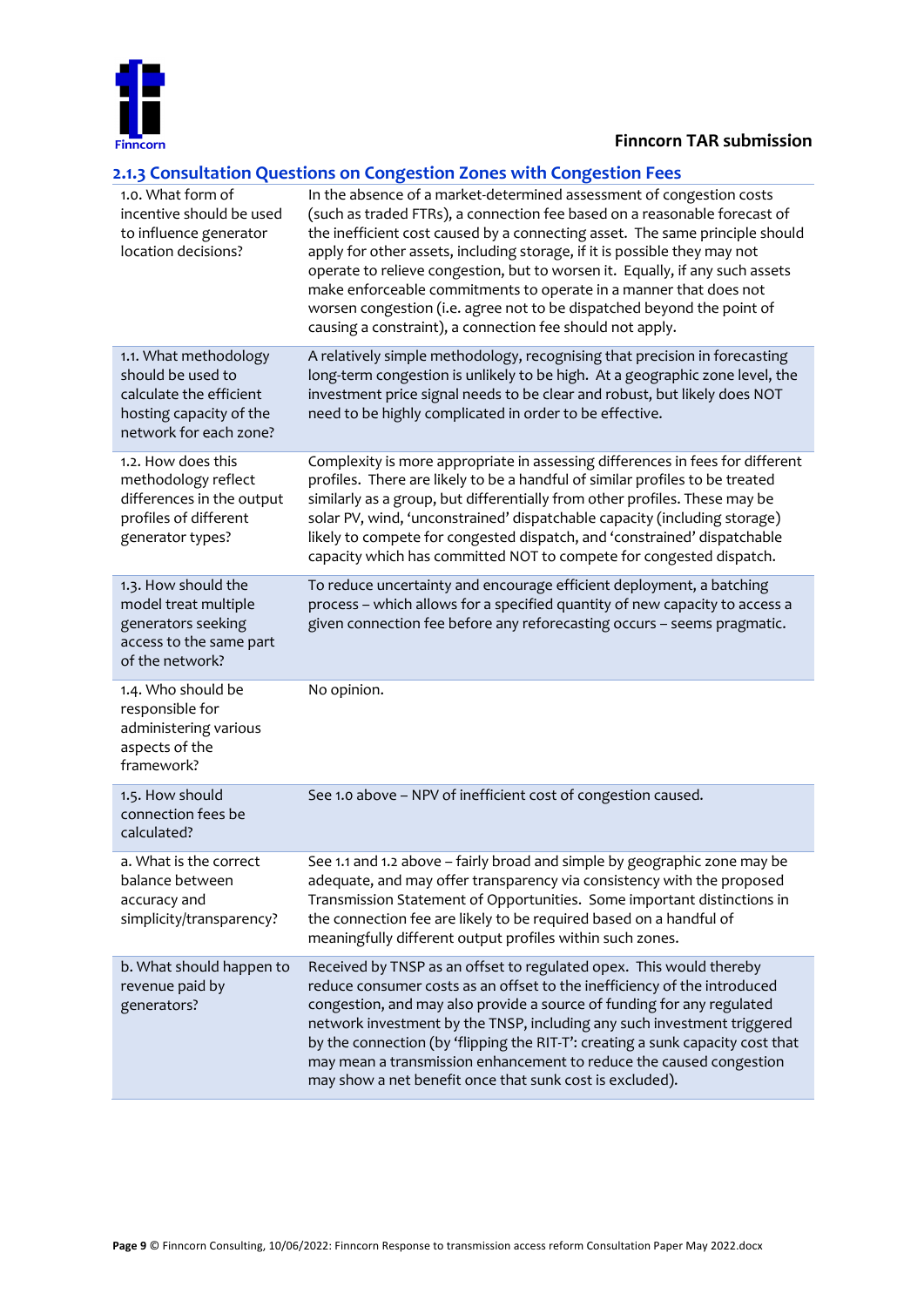

# **2.2 Transmission Queue (Investment Timeframe)**

We appreciate that on the face of it, if transmission queue positions were reflected in operational outcomes under congestion (such as lack of access to rebates under the CMM), this could resemble an effective locational price signal.

However, we do not think it is likely to be an efficient means to create this price signal, compared with connection fees.

#### **2.2.1 Complex, with obvious risks of unintended consequences**

One concern is related to the allocation of the queue positions, with the substantial complexity of the proposed 'EOI process', the 'safety-valve process' and its associated 'new regulatory process … with oversight of TNSP charges, timeframes and contract terms'.

This is a substantially more complex regulatory framework for investment than the clarity of a posted schedule of connection fees.

There also appears to be a clear risk of unintended consequences. An example is projects securing a favourable queue position and then failing to proceed at the pace expected – which may create an overall bottleneck in investment if projects with better overall prospects are unable to take their place due to a less-favourable queue position.

The model therefore appears to run the risk of creating a new type of obstacle to efficient investment – or at best, a shadow market in trading queue positions between projects (which we suspect is not indicative of a more efficient market for capacity investment).

We appreciate that these weaknesses have been identified by the ESB and the Technical Working Group (refer CP, p37) but given the model is on a very short shortlist, it is important these significant flaws are not dismissed as minor details.

#### **2.2.2 Appears to fail tests of encouraging right type of capacity, utilising transmission**

The model appears to be designed to resolve priority between competing proposed renewable energy capacity, and in that sense, it is very much backwards-looking at the 'pre-storage' phase of the NEM.

In our view, it does not address the objective of 'maximising hosting capacity of available transmission' at all (refer CP, p36), instead suggesting the answer is to just build more!

There is no mention of making distinctions between variable and dispatchable capacity, or even between different types of variable renewables – essential in relation to the actual impact of congestion. This cannot be captured in an integer queue position.

#### **2.2.3 Consultation Questions on Transmission Queue**

| Limited right to CMM rebates until all other assets with lower queue positions<br>2.1. How should a<br>are placed in a net position (after LMP + rebate) that is no worse than if the<br>generator's queue<br>higher queue position assets were not dispatched.<br>position manifest in<br>operational timeframes?<br>A relatively simple methodology, recognising that precision in forecasting<br>2.2. What methodology<br>should be used to<br>long-term congestion is unlikely to be high.<br>calculate the efficient<br>hosting capacity of the<br>network (for the<br>purposes of establishing<br>whether initial queue<br>positions are available)? |  |
|------------------------------------------------------------------------------------------------------------------------------------------------------------------------------------------------------------------------------------------------------------------------------------------------------------------------------------------------------------------------------------------------------------------------------------------------------------------------------------------------------------------------------------------------------------------------------------------------------------------------------------------------------------|--|
|                                                                                                                                                                                                                                                                                                                                                                                                                                                                                                                                                                                                                                                            |  |
|                                                                                                                                                                                                                                                                                                                                                                                                                                                                                                                                                                                                                                                            |  |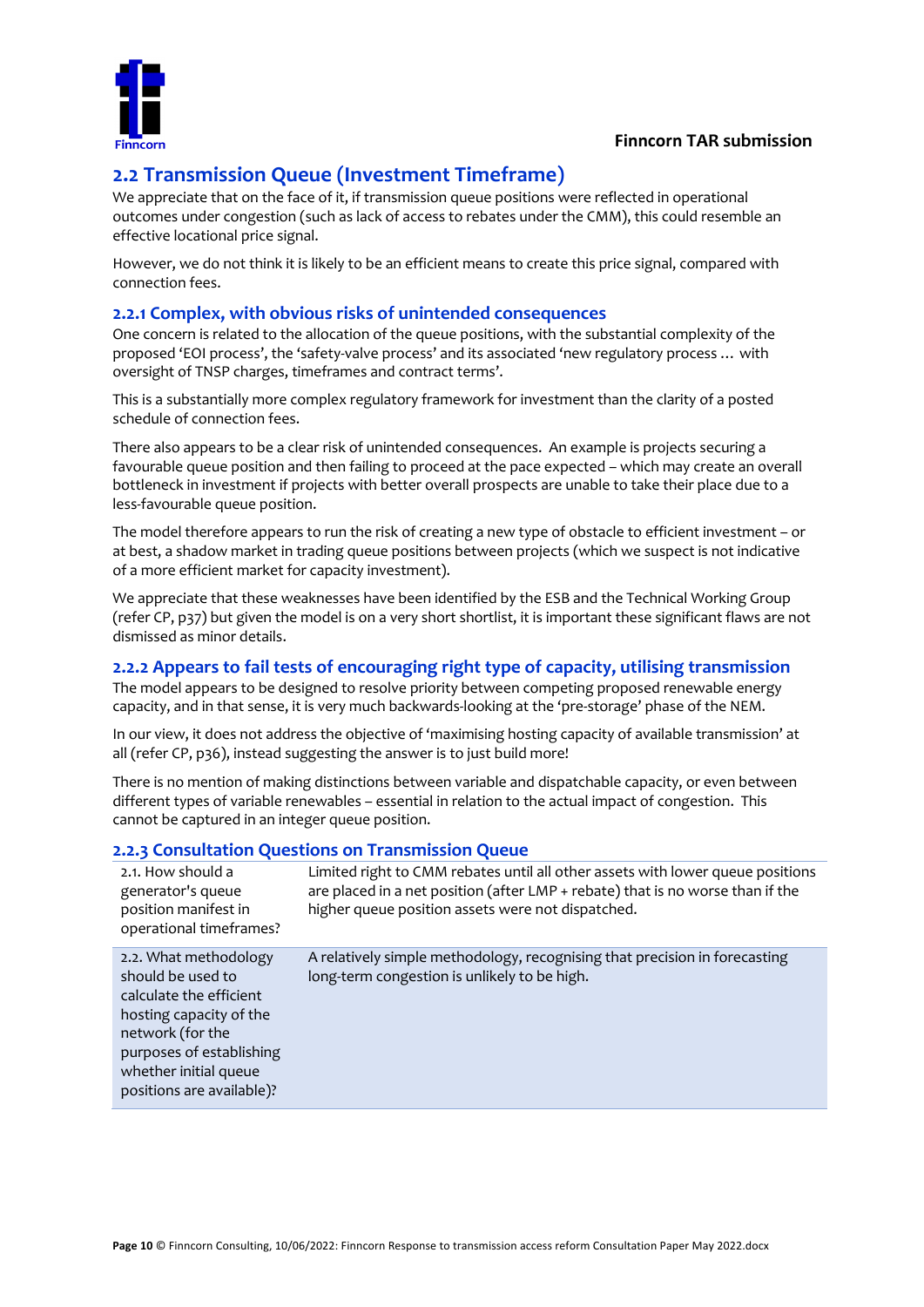

| 2.2a. How does this<br>methodology reflect<br>differences in the output<br>profiles of different<br>generator types?                                                                                   | These differences are very important (see response to $Q1.2$ ), and we note that<br>this is not obviously feasible to be reflected in an integer queue number<br>(unless the queue numbers vary by dispatch period?)                                                                                                                                                                                                                                                                                                                                                                                                                                                                                    |
|--------------------------------------------------------------------------------------------------------------------------------------------------------------------------------------------------------|---------------------------------------------------------------------------------------------------------------------------------------------------------------------------------------------------------------------------------------------------------------------------------------------------------------------------------------------------------------------------------------------------------------------------------------------------------------------------------------------------------------------------------------------------------------------------------------------------------------------------------------------------------------------------------------------------------|
| 2.3. Who should be<br>responsible for<br>administering various<br>aspects of the<br>framework?                                                                                                         | No opinion.                                                                                                                                                                                                                                                                                                                                                                                                                                                                                                                                                                                                                                                                                             |
| 2.4. Can queue positions<br>can be traded?                                                                                                                                                             | No, as this would encourage speculative securing of queue positions for<br>resale. Rather, there would need to be 'use it or lose it' provisions so that<br>missed development deadlines adjust the queue, relegating the project<br>behind projects originally with higher queue numbers, but which have<br>developed their project more rapidly. In this sense the queue number should<br>be not a firm right until a full commitment to the capacity has been made (i.e.<br>under the AEMO definition of 'Committed'). Otherwise this becomes a<br>sclerosis of the project pipeline as queue-privileged but delayed projects<br>impair the ability of more 'shovel ready' projects to move forward. |
| 2.5. Should energy<br>storage be subject to the<br>same queuing terms as<br>generators?                                                                                                                | Consistently with our response to Q1.0 above: it depends on whether the<br>asset is prepared to commit to being restrained from dispatch at time of<br>congestion. If they are, then they should have a queue position of zero.                                                                                                                                                                                                                                                                                                                                                                                                                                                                         |
| 2.6. Should the<br>framework encourage<br>efficient retirement<br>decisions for end-of-life<br>generators and if so,<br>how?                                                                           | Yes, it should. How is much more difficult. One answer may be a compulsory<br>auction process for the queue position at a certain project life, where the<br>project itself may bid to retain the queue position. This would reveal whether<br>the access right is worth more to others, presumably a better project which<br>can afford to pay more.                                                                                                                                                                                                                                                                                                                                                   |
| 2.7. Should the ESB<br>explore options for new<br>connecting generators to<br>be able to elect to fund<br>additional transmission<br>investment, and receive<br>greater access certainty<br>in return? | No. This sounds like an extremely complicated distraction from the<br>transmission queue model. If proponents believe there is a feasible model for<br>this separate idea, it should be proposed separately. It may well be able to co-<br>exist with any of the status quo, the connection fee model, or the<br>transmission queue model.                                                                                                                                                                                                                                                                                                                                                              |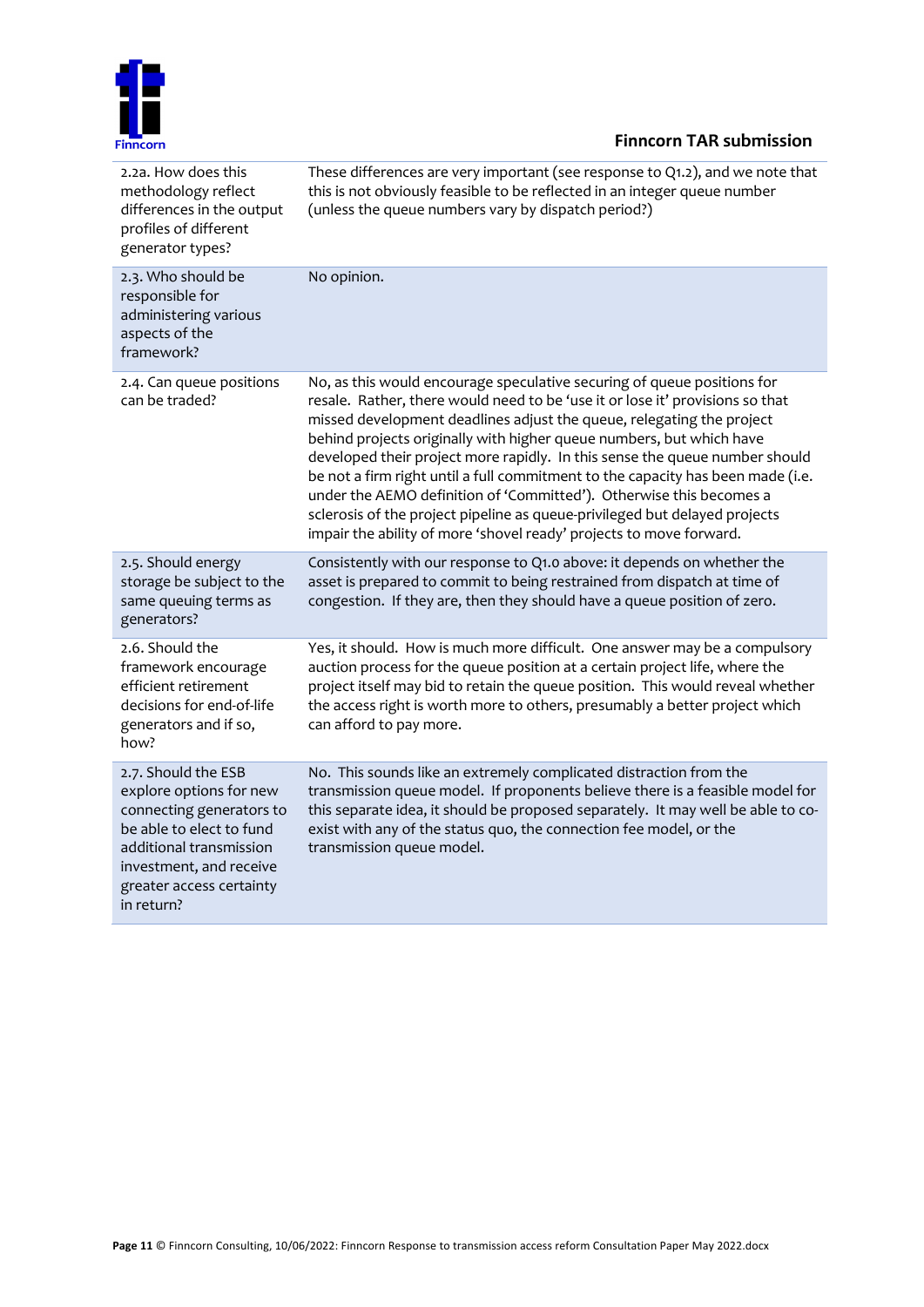

# **2.3 CMM with universal rebates (operational timeframe?)**

Locational Marginal Pricing, at the cruder RRP level, has supported investment in the NEM since its inception. This has included choices about which region may offer the best opportunities given regionallevel supply and demand, and the constraints of interconnector capacities.

Looked at this way, CMM is evolution, not revolution: just a lower level of granularity in the current market design, with the impact of change at system level entirely cushioned by the universal rebates.

As noted by the ESB (CP, p42) "*Collectively, generators will be better off under the CMM*". So too will consumers be, provided they can rely on effectively competitive markets to share in this improved profitability.

Although CMM is our preferred model, we note well that the detail of rebate allocation is a very important missing piece of the picture for all stakeholders. We expect that as this is clarified, it will become easier to gain support for this model, reflecting the opportunity above.

#### **2.3.1 Support for storage and flexible load is strong**

Although characterised as an operational-timeframe model, in our view the very existence of a clear, transparent locational marginal price is in fact a critical element in supporting investment decisions by the types of assets which can relieve congestion – such as storage and flexible load.

Under CMM, such assets will be assured they have the opportunity to deploy their flexibility in ways which lower system costs by relieving congestion when it occurs, and in return, they will face exactly the same certainty all generators see today: a price settled in the gross pool energy market, but with periodically lower costs of energy that accurately reflect the marginal value of a constrained MWh in a constrained location in the network.

#### **2.3.2 Rebate allocation is important for participant stakeholders**

From a consumer perspective, any rebate allocation process is likely to deliver benefits, since consumers are more focussed on whole-of-system lower costs, rather than the details of who might be winning or losing compared with the status quo.

Therefore, while this is perhaps a second-order concern for us, it remains in consumers' interests that the rebate allocation design is robust and fair (in the eyes of those impacted directly) for two reasons:

- 1. This is more likely to lead to broader support for the model; and
- 2. 'Better' allocation of rebates is likely to have the positive effect of lower investment costs, by managing basis risk $^8$  in a preferred way for investors.

### **2.3.3 Status Quo is probably not the ideal objective for rebate allocation**

While this would obviously appeal to certain well-placed incumbent assets, the perpetuation of winnertakes-all outcomes seems like a missed opportunity to provide a fairer outcome for the long term, especially if the operation of the CMM reduces instances of winner-takes-all dispatch by reducing race to the floor bidding down to identically priced bids.

#### **2.3.4 Rebate alignment with dispatch outcomes seems like the better model**

If rebate allocation was broadly aligned with the outcomes from efficient dispatch, this would appear to be the fairest, most predictable outcome. It would also minimise uncertainty in revenue, by reducing or ideally, eliminating the basis risk between RRP and received price, for the volume actually dispatched.

Such an approach would directly and very simply address certain other design questions, such as the treatment of out-of-merit-order capacity: if not dispatched, no rebate.

<sup>&</sup>lt;sup>8</sup> We define 'basis risk' here as the dollar difference a generator experiences between receiving RRP x volume dispatched under the type of cost-reflective bidding expected under CMM, and the actual CMM settlement from LMP plus rebate. Ideally, the magnitude of this basis risk would be low, which would indicate relatively few or immaterial winners and losers compared with the ideal outcome. And yes, we are ignoring both MLF, and the volume effects of race-to-the-floor disorderly bidding in status quo dispatch.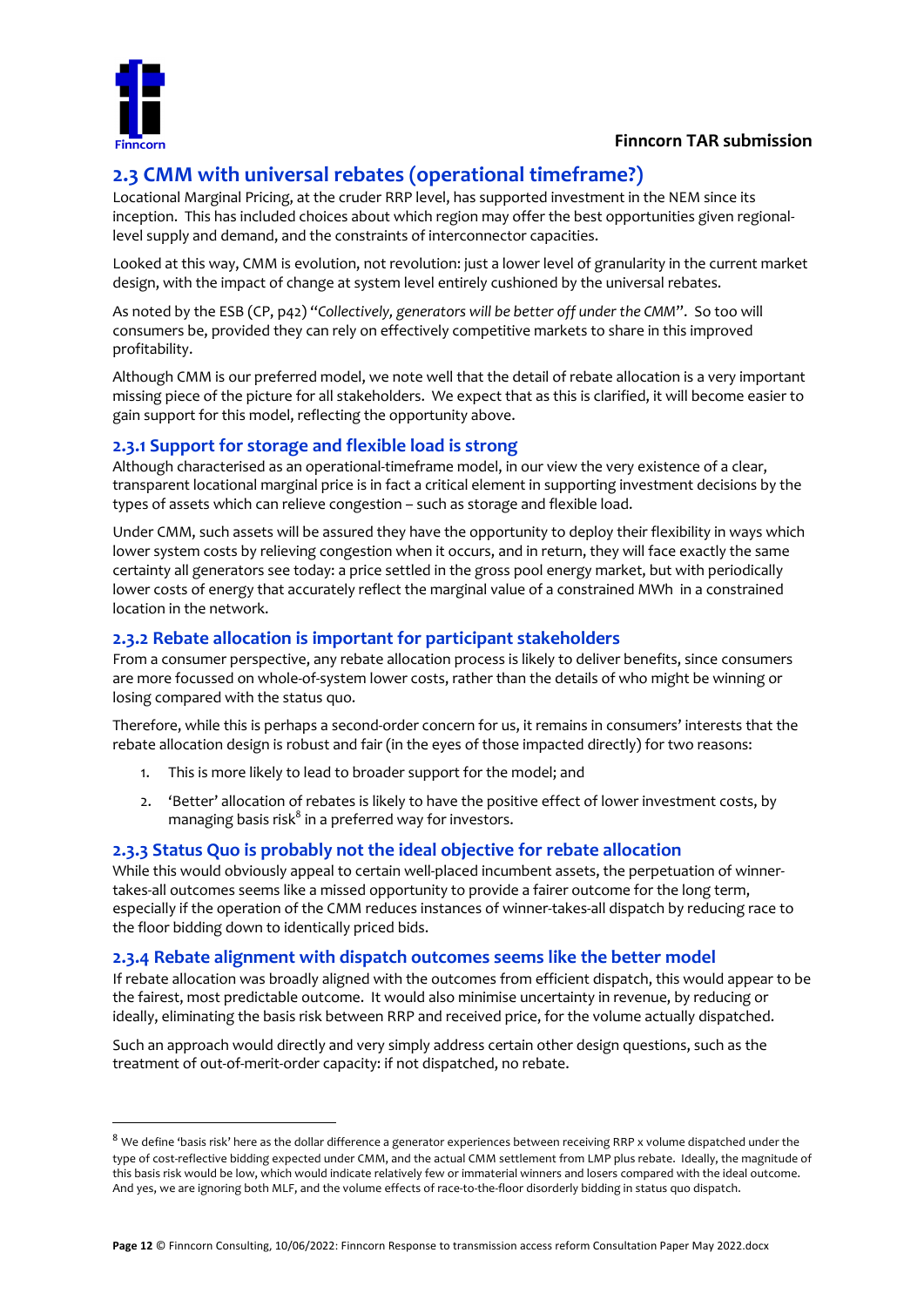

We appreciate this requires an inferred economic dispatch process, independent of actual bidding, which would need to be based on each asset's short-run marginal costs (including impact of contract positions) – and this is a not-insignificant challenge which leans against the reasonable objective of simplicity.

We do not think an invasive process to require disclosure of actual costs and contract positions would be warranted at all – but we do not think it is beyond AEMO's capabilities to sensibly observe recent dispatch behaviour to estimate this to within a reasonable band, and for that to be used as the key for an inferred dispatch algorithm.

#### **2.3.5 Contract markets will cope**

Particularly under a more sensible rebate allocation design like 'inferred dispatch', generator outcomes will be largely predictable and very close to RRP.

In that case, there seems little reason to be concerned that the contract market (based on contracts for difference relative to the RRP) would be adversely affected.

Market participants selling such contracts already internalise risks associated with the complexity of reality versus RRP, including changes in MLF, and volume risk associated with curtailment, when dealing with consumers and retailers – and so they should, as they are best placed to manage this risk (including by their locational investment decisions).

#### **2.3.6 Consultation Questions on CMM with universal rebates**

| We suggest, 'similarity to actual dispatch' (see section 2.3.4 above). Other<br>objectives appear to involve greater basis risk. We acknowledge this<br>requires a carefully-designed method to estimate generator costs without<br>creating an intrusive burden on participants - but we expect this is possible<br>via inferring from recent past dispatch outcomes at various prices.                                                              |
|-------------------------------------------------------------------------------------------------------------------------------------------------------------------------------------------------------------------------------------------------------------------------------------------------------------------------------------------------------------------------------------------------------------------------------------------------------|
| This is challenging.                                                                                                                                                                                                                                                                                                                                                                                                                                  |
| Looked at in isolation, it seems appropriate to do so if possible (see section<br>2.3.3 above), particularly if this outcome of rebate allocation is inconsistent<br>with dispatch outcomes.                                                                                                                                                                                                                                                          |
| However, we think it is perhaps more important to align rebate allocation<br>with actual dispatch (see Q3.1 above), and so if the CMM continues to allow<br>for winner-takes-all in certain circumstances (e.g. when cost-reflective bids<br>are still equal), then we suggest the alignment of rebate with dispatch<br>would be more important than seeking to create basis risk in the pursuit of a<br>more theoretically 'fair' rebate allocation. |
| Our support for this model is based on the ESB's analysis demonstrating<br>that if properly-designed, the incentive is to bid towards short-run marginal<br>cost - because that is broadly what a generator would receive after any                                                                                                                                                                                                                   |
| reasonably fair rebate allocation.                                                                                                                                                                                                                                                                                                                                                                                                                    |
| This is fundamental to achieving the benefits to consumers of more efficient<br>dispatch (in place of race-to-the floor bidding to carve up shares of the<br>constrained capacity, or perverse outcomes such as interconnector<br>clamping).                                                                                                                                                                                                          |
|                                                                                                                                                                                                                                                                                                                                                                                                                                                       |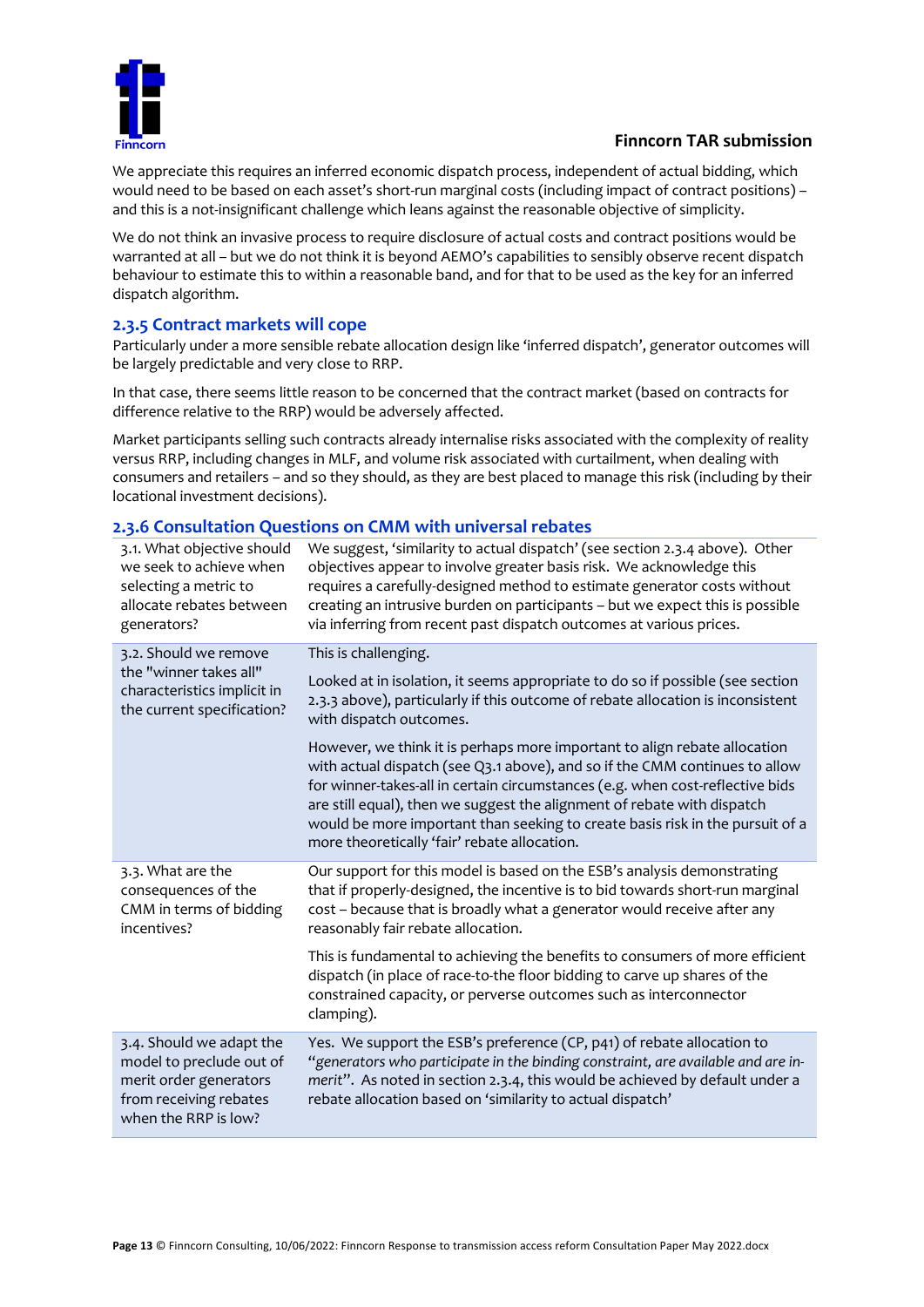

# **2.4 Congestion Relief Market (operational timeframe)**

The CRM offers something quite different from the CMM: a voluntary opportunity for incumbent assets to establish a sub-market for congestion relief in various areas of the network, at various times.

#### **2.4.1 Concern about locational incentives**

The CRM seems more designed to allocate congestion among incumbent generators in a profit-maximising way, against the RRP and their portfolio contract positions $^9$ . On the face of it, there may be nothing inherently wrong with this, as it may lead to greater efficiency and lower costs, but it is not quite the objective of transmission access reform.

Like the CMM, the CRM is characterised as an operational timeframe model – but it has impacts on locational investment decision-making.

In the CRM's case, these may not be at all consistent with the objective of the reform: ESB notes (CP, p47): "*the CRM could drive inefficient locational decisions. This could occur if generators were to locate in places that worsen congestion, and then focus their business model on selling the associated congestion relief."*

#### **2.4.2 The uncertainty of a voluntary market cannot offer the broad benefits of the CMM**

As a voluntary mechanism, we do not think the CRM would be likely to offer the same benefits as the CMM from the perspective of encouraging efficient new-entrant investment in constrained locations, especially the storage and flexible load assets which should be best-placed to genuinely relieve congestion (by timeshifting energy production or consumption in order to avoid periods of congestion).

A prospective asset of this type, looking to locate behind a constraint faces the uncertainty of whether there will be any bidders in this voluntary market for the congestion relief it can offer. Or, there may be only one bidder – resulting in market power and the inability for that asset to secure energy at anywhere near its actual marginal value.

Under these conditions, independent storage and flexible load investors may reasonably ask whether generators may 'starve them out' once they have committed, perhaps preferring to eventually invest in their own captive battery.

Essentially, there is no guaranteed market for energy at a cost / price that reflects congestion, so **there is no viable merchant business model to support the investment locating in the 'right' place.**

The CRM does not appear to support the necessarily robust investment environment needed to attract storage and flexible load to locate in congested areas of the grid, and realise the ISP's lowest-cost system.

#### **2.4.3 Questionable impact on inefficient dispatch**

In assessing the CRM, it seems to us that there is no particular reason to expect it would discourage raceto-the-floor bidding, which represents the failure of the current market design and leads directly to inefficient dispatch. The ESB notes (CP, p47) "*the CRM does not fix the problem of generators "cannibalising" each other's output*."

Indeed, as a voluntary market, participants may demonstrate their preference for the status quo by failing to volunteer – in which case the CRM would achieve nothing.

#### **2.4.4 Complex, untested and apparently expensive to implement**

Unlike CMM and its locational marginal pricing, we are not aware of any energy system with a CRM in successful operation, so it is difficult to judge the level of implementation risk accurately – but it would seem to be quite high. The ESB has raised some fundamental questions about the feasibility of the model, suggesting the CRM concept is reasonably immature compared with CMM.

What we can observe is the CRM would require the creation of a new co-optimised market, which is much more complicated to achieve than simply applying the existing LMPs in the dispatch engine to settlement in the CMM.

<sup>9</sup> CP p47: "*it seems likely that much of the trade in congestion relief would be between two generators rather than between a generator and a battery (or load*)."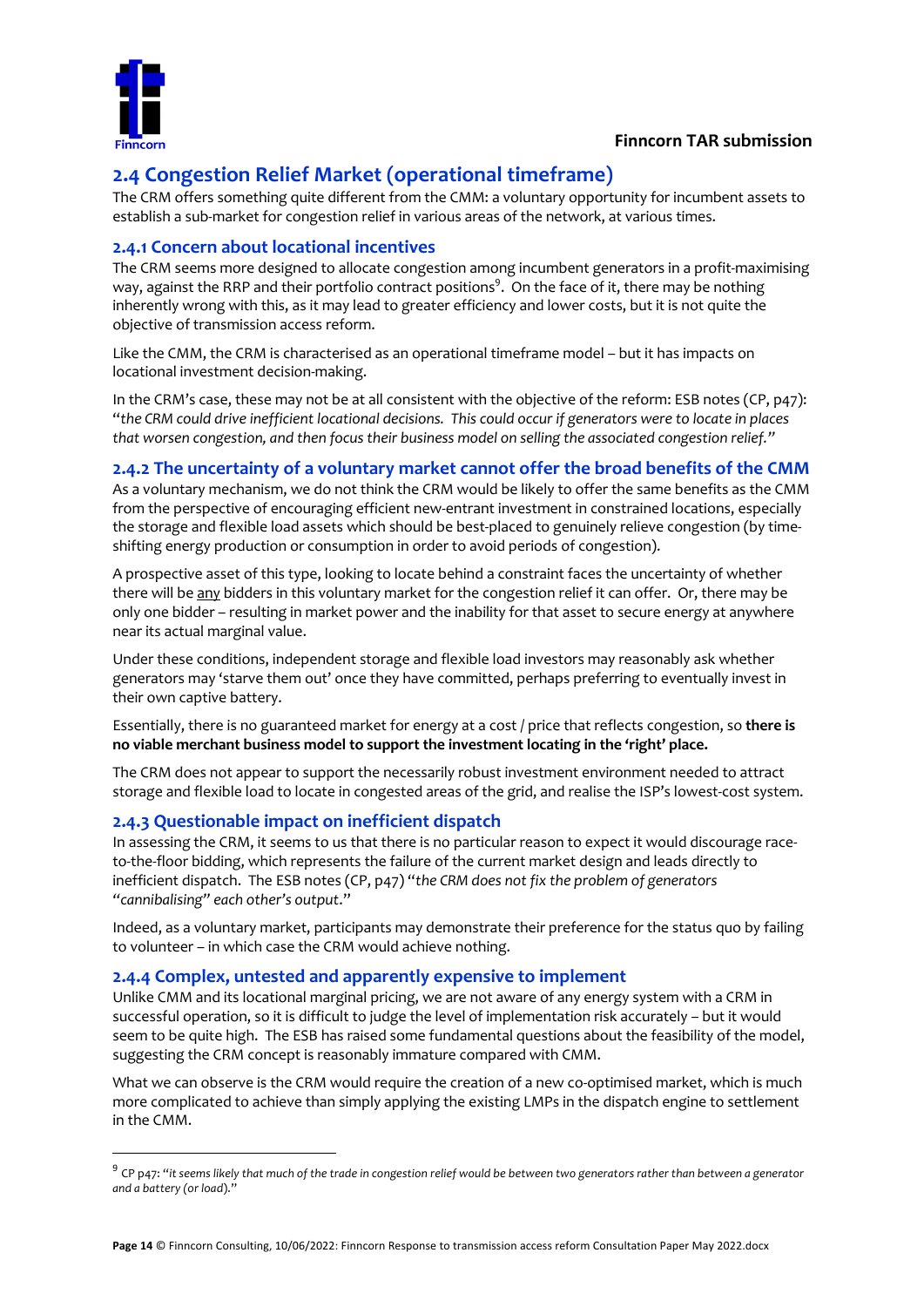

This difference is reflected in an order of magnitude difference in the estimated implementation costs: The ESB notes that through consultation with AEMO, original estimates of a model similar to the CRM are \$300 million  $+/-30$ %, compared to \$10-20 million for the CMM.<sup>10</sup>

Given its voluntary nature (and thus, highly uncertain level of uptake by participants) and the apparent disadvantage in attracting new-entrant investment described above, it seems to us that the CMM would start at a significant disadvantage compared with the benefits from the universal CMM.

CRM would have to demonstrate much stronger benefits (in terms of lower systems costs) than CMM, in order to overcome the higher up-front costs and lower proportional benefits to the extent the voluntary model is not taken up by participants. At this point we cannot see any basis for this.

#### 4.1. What key attributes should the ESB seek to preserve as it works out how the dispatch algorithm should solve in the congestion relief market? Perhaps the ESB should seek to remove some of the key attributes, such as the voluntary basis which appears to be a critical weakness as noted in section 2.4.2 4.2. What implementation costs are involved - both for AEMO and market participants? We have no better insight than the estimate referred to above in terms of AEMO's costs. For participants, we expect the costs would also be material (for similar reasons: an entirely new market, not just a tweak to the current gross pool energy market settlement), another disincentive to participation in a voluntary mechanism. 4.3. Should we adapt the model to remove the "winner takes all" characteristics implicit in the current specification? Yes. Refer to section 2.4.3 – it would seem to be very important that any operational timeframe model removes the problems of the status quo that lead to inefficient dispatch. 4.4. Should we adapt the model to reflect queue position in deciding which parties may sell congestion relief? No opinion. 4.5. What are the consequences of the congestion relief market in terms of bidding incentives? Our impression is similar to the ESBs, that the CRM appears likely to suit marginal trading between incumbent generators in limited circumstances (not a genuine broad price signal for congestion, including from storage and flexible load assets). We note it may in fact create a new form of profit-maximising gaming behaviour that would involve perverse incentives to locate in congested areas and seek to profit from abstaining from making it worse. 4.6. Should we adapt the model to preclude peaking generators from selling congestion relief when the RRP is low? This would seem sensible. The fact that it may be necessary indicates another example of inappropriate incentives created by the CRM design.

#### **2.4.5 Consultation Questions on Congestion Relief Market**

<sup>10</sup> CP, Page 46.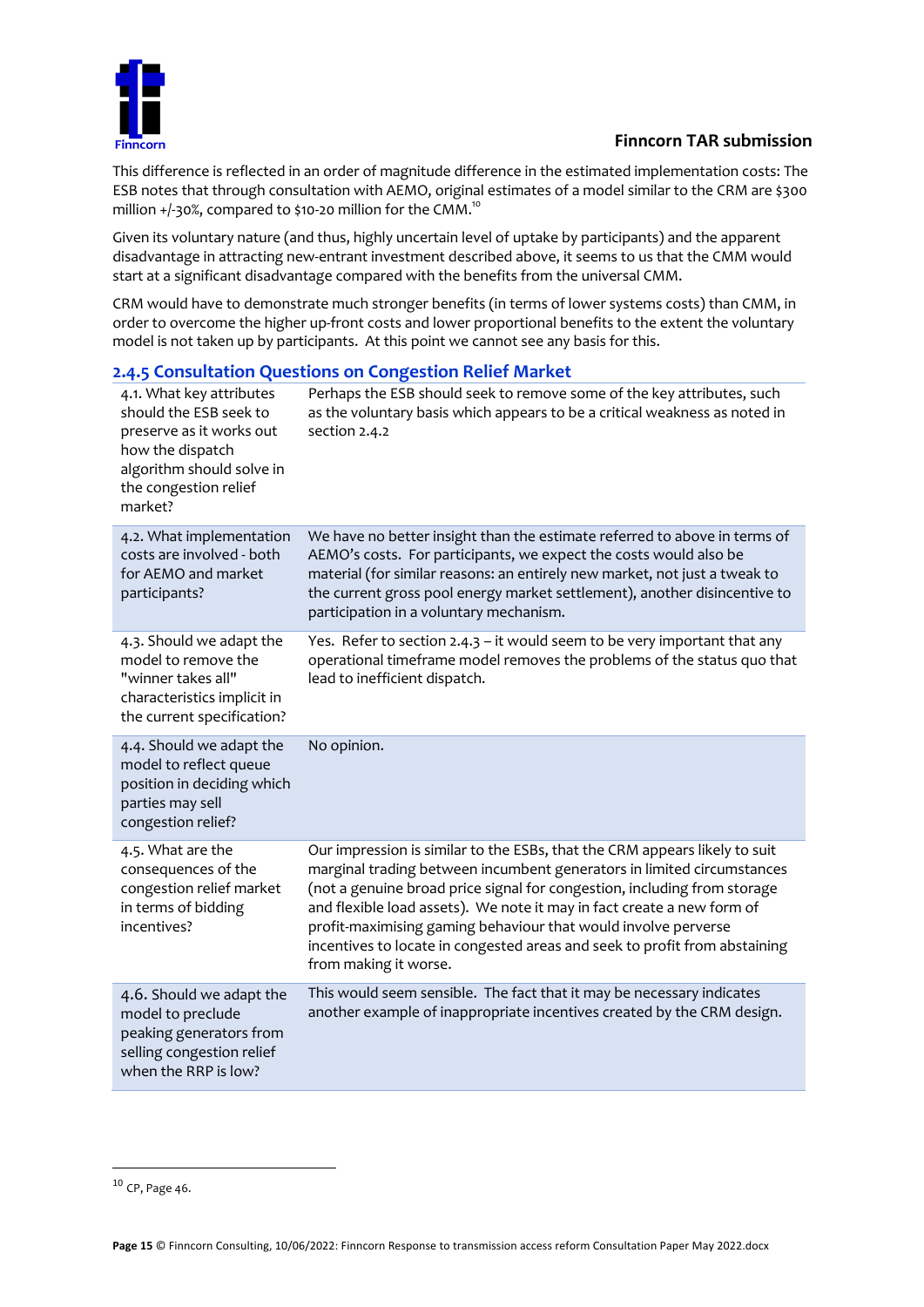

# **Appendix 1. Finncorn's Post-2025 submission on TAR**

LMP+FTR offers very material savings to consumers through more efficient dispatch, and more efficient location of new investment in generation capacity relative to the existing and new transmission assets. This is a relatively mature reform proposal, developed carefully, supported by clear cost-benefit analysis $^{\text{11}}$ .

Having said that, we do not think LMP+FTR would be sufficient. There is also a complex problem to be solved in encouraging competitive but efficient investment in generation and transmission, and we don't think a laissez-faire approach based only on LMP+FTR would magically lead to the least-cost generation and transmission system.

As such, we generally support the ISP model of a high-level plan based on REZs. One of the consequences of this is the need to manage the interface between central planning and the competitive market, at a REZ level as well as for the overall NEM system.

However, the P2025 Option Paper focus on REZ transmission and access first, to the exclusion of the overall reform, has only served to highlight the disadvantages of not taking the more general whole-ofsystem approach. Any attempt to create two systems, or to promote interim solutions, adds the complexity by creating major 'boundary issues' either temporally or geographically.

In particular, creating two transmission access arrangements on either side of a defined REZ is not likely to support efficient, lowest-cost investment within REZs (given the risk of being congested and constrained outside the REZ). But it IS likely to create risks of regulatory arbitrage.

In this sense we applaud the ESB's characterisation of the issues, which recognise this problem. That naturally leads to their implicit support for options which move us as close to the LMP+FTR end-game as possible, while acknowledging the resistance or disinterest of stakeholders to this point.

Some of the proposed approaches in the current menu of possibilities are indeed quite close to the original LMP+FTR model, and so these are the versions which should be strongly supported, as they will make it easiest to extend this concept to the overall network.

The issues around **'who pays'** in the first instance for transmission (within a REZ, or in general) seem far less important to us than whether the arrangements drive the most efficient investments in the first place, and the most efficient dispatch of those assets in real time. Ultimately, whether TUOS is initially paid by generators or retailers, it will find its way to consumers in the long run since revenues will tend to reflect total system costs including a hopefully-competitive return on capital.

Therefore – even taking a long-term interests of consumers viewpoint – we strongly resist the urge to reflexively support 'making generators pay' unless that happens to be the most efficient answer.

Where 'who pays' becomes important is where a generator can pay to secure access, in such a way that their cost of capital is driven down by the reduction of revenue risk from future congestion caused by later entrants – an obvious free-rider problem.

LMP+FTR clearly addresses this problem effectively – whether the FTR are secured periodically via competitive auctions or bought up-front at their expected value to guarantee access for a period (which can also be structured competitively).

# **A1.1 Efficient development of capacity, load and storage is critical**

While much of the debate might focus on the traditional generation and load issues, the issues raised by the ESB regarding efficient location of storage and flexible load relative to VRE capacity are more important in our view.

**The scarce asset in the future NEM is not bulk VRE or legacy coal capacity, it is the firming, storage and flexibility needed to ensure VRE output translates to least-cost consumer supply.** 

The ESB's contention is that it is more efficient to locate storage and flexible load within a REZ, than to

<sup>11</sup> Originally under the banner of the AEMC's Coordination of Generation and Transmission Investment or 'CoGaTI' reform.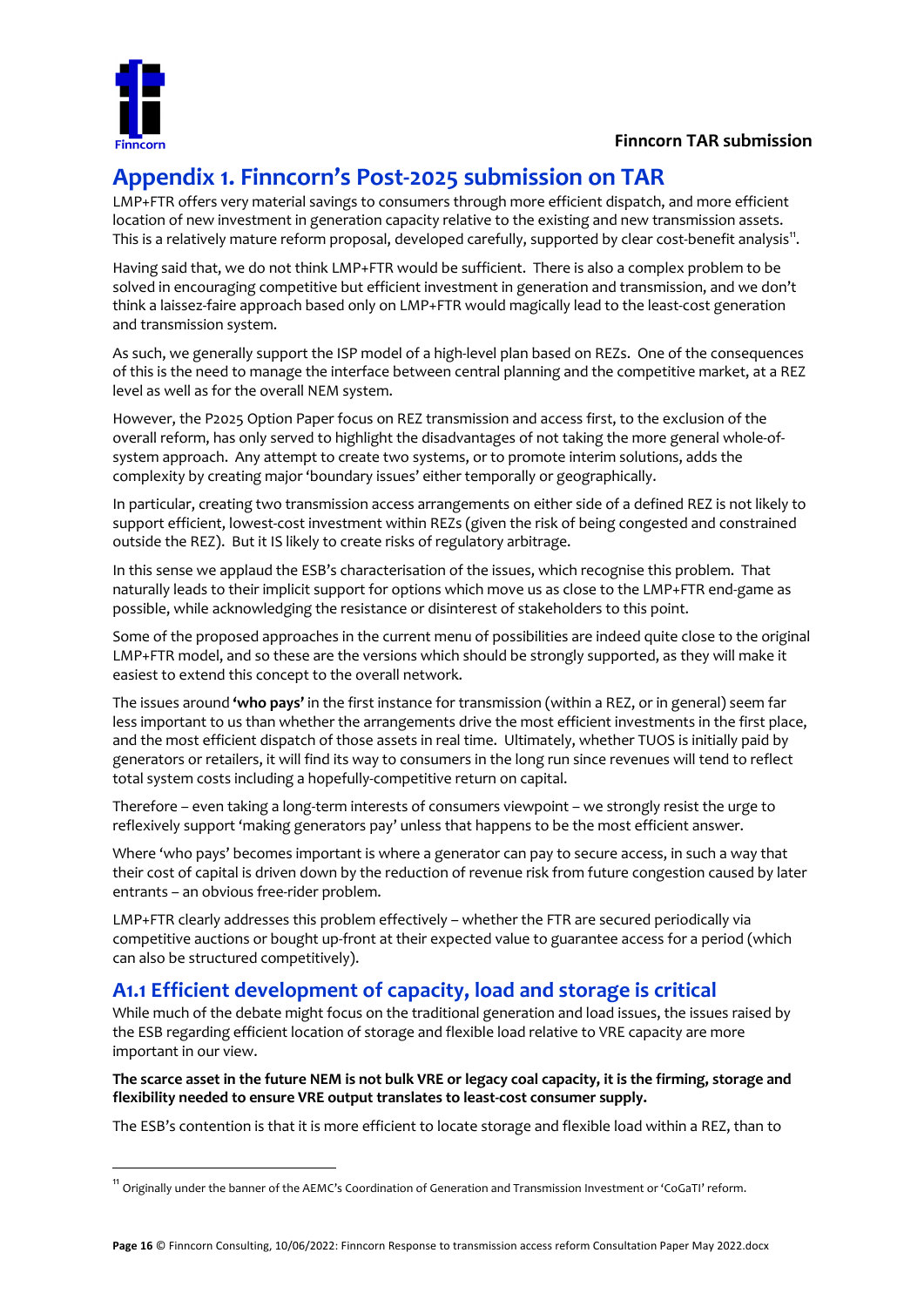

fund the incremental transmission needed if they are located elsewhere. There might be some specific exceptions (e.g. assets able to benefit from brownfield development costs and transmission network access, by locating nearby current large-scale generation capacity being withdrawn) but we agree with the premise in general, in the absence of anyone suggesting otherwise as far as we are aware.

VRE is fundamentally low-cost and economic as part of the future system, but the investment case for storage, firming and flexible demand response is less clear-cut at the moment. As a result, transmission and access arrangements for REZs must be carefully designed to ensure the investment signal is accurate.

## **A1.2 Transmission cost approval and allocation must evolve with the NEM**

This is clearly a difficult issue for consumers to assess. While the relatively strict RIT-T process is a tried and tested bulwark against gold-plating, that does not guarantee it remains suitable for the transition of the NEM.

The key case is Marinus Link.

We are not suggesting this project is in the long-term interest of consumers in any particular timeframe. But we are well-aware that under the current RIT-T approach, the costs appear to fall disproportionately on the VIC and TAS regions, compared with benefits which we accept are NEM-wide. In addition, the relatively fast rate of change in the NEM suggests the decision about Marinus Link timing needs to reflect this uncertainty and be flexible to change.

The ESB appears to support a fast-track process which avoids overlap between the ISP and the RIT-T, as well as a reconsideration of the cost allocation for interconnection investment.

**SUPPORTED IN PRINCIPLE:** The ISP is a fact of life now, and the RIT-T should not be a fallback process to frustrate it. Instead stakeholders must focus on optimising the ISP process – including its assumptions and methodology. Subject to careful further assessment in regard to 'how', the RIT-T should be changed to optimally balance costs, benefits, and the parties exposed to each across the system as a whole.

This includes the possibility that some benefits are outside the scope of consumers or market participants – in which case, it is appropriate for jurisdictions to contribute to costs which deliver benefits they value.

## **A1.3 Actionable ISP project process must recognise consumer risks**

The ESB outlines the 'chicken and egg' problem between generation commitment and transmission investment – and we agree the P2025 design of the NEM needs to recognise this.

This is essentially a problem of timing mismatch between the investment, and the ramp-up of utilisation of the investment which eventually delivers the benefits to consumers. The problem reflects the uncertainty inherent in the ISP process, which contemplates multiple future scenarios and associated least-cost investment pathways.

However, it is NOT clear to us that the risk associated with making decision under conditions of uncertainty should be shouldered by consumers alone – nor TNSPs, if they are the alternative.<sup>12</sup>

The ESB's options paper states:

*"…if a transmission investment associated with a REZ is classified as an actionable ISP project and passes the RIT-T, it is able to proceed on a regulated basis – that is the assets would be built, owned and operated by the local TNSP and funded by consumers."*

**NOT SUPPORTED:** This places all risk of poor planning or poor execution with consumers, in a process where they have limited influence. In our view, this is another area where jurisdictions may have a valid role to play in deploying stimulus to the transition. If the ISP determines an asset

 $12$  The apparent need for the CEFC to step in with a subordinated debt facility to get Project EnergyConnect over the line (following the AEMC's dismissal of the rule change request to adjust financing arrangements) does suggest there is a significant issue to be addressed here. TNSPs are tightly-restricted in their ability to match (regulated) returns to risk and uncertainty.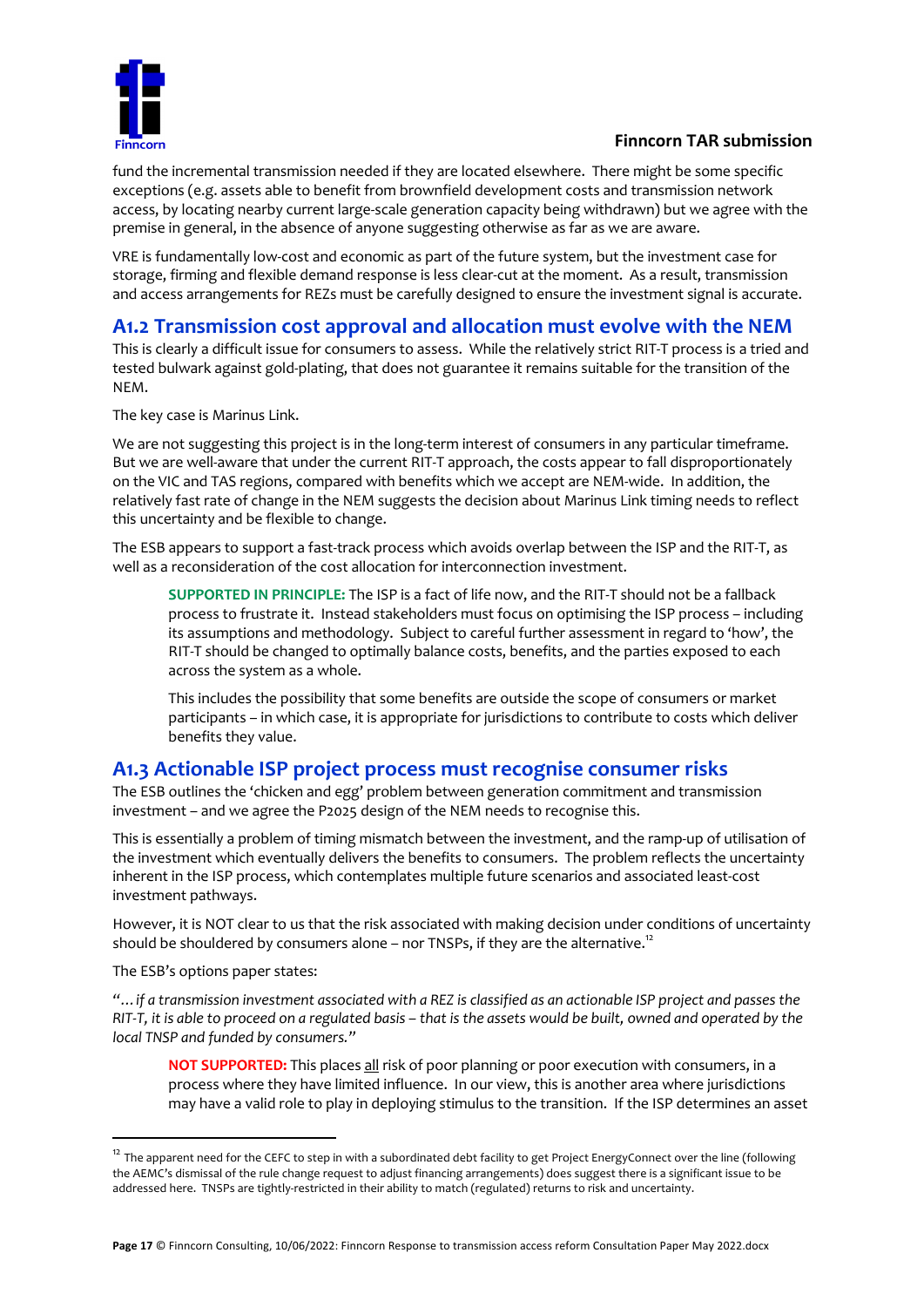

needs to be built under conditions of uncertainty, consumers should not be taking the timing risk or utilisation, nor should the risk and associated cost be passed back to TNSPs – but it might well be the role of jurisdictions to bridge the gap. This could be either via short-term financing to TNSPs (as in the recent CEFC facility for Project EnergyConnect) or underwriting regulated asset revenues to the extent they are not justified by asset utilisation in the ramp-up period.

# **A1.4 Access reforms should move as close to LMP+FTR as possible, now**

This is the key reform in this workstream and in our opinion, the most important issue in the entire P2025 portfolio. The ESB's framing of the issue is very clear about the need to get this right.

#### **A1.4.1 Criteria are good but could be better**

In assessing options, the ESB has considered four criteria:

- 1. **Locational signals** for generation and storage (in the investment timeframe)
- 2. **Congestion management** (price signals in the operational / dispatch timeframe)
- 3. **Enabling new technologies** (essentially, providing the right signals for storage and flexible loads to locate close to VRE and thus minimise transmission investment and/or congestion)
- 4. **Risk management tools** (providing a means for market participants to manage the congestion risk to which they are exposed by the signals above)

This is an excellent list as far as it goes, but we believe three other criteria need to be considered:

- **5. Consistency with the ISP**
- **6. Ease of migration to full LMP+FTR**
- **7. Limited reliance on centrally-planned congestion cost estimates**

We describe each of these below.

#### *A1.4.1.1 The ISP assumes LMP-based investment and operational signals*

The P2025 and ISP consultation processes revealed to us critical ISP assumptions we had been unaware of.

The ISP is a model which optimises for the least-cost system. In doing so, it assumes generation, storage and transmission assets are located based on optimal investment signals, and that generation and storage dispatch is based on least-cost SRMC bidding.

By contrast, the ESB's analysis of this issue makes it clear the real world – if the access regime is not corrected – involves:

- **Increasing disorderly 'race to the floor'** bidding leading to inefficient dispatch of generation into transmission constraints.
- **Inappropriate generation investment signals** which reward new entrants locating behind transmission constraints given their ability to access a share of the 'race to the floor' pie.
- **Underutilisation on interconnector capacity** due to counter-price flows between regions and clamping of interconnector capacity to minimise the unfavourable price impact of this.
- **Perverse signals for storage** (and flexible load) assets which may charge when they should be discharging and vice-versa, due to the unrecognised impact of local transmission constraints compared with exposure to only the regional reference price.

In short, the ISP assumes investment and operations based on LMP. If that is not correct, the ISP modelling is invalid. There are really only two directions we can go from this point:

- 1. **Squib on transmission access reform**, and adjust the ISP modelling to reflect the higher costs associated with incorrect price signals; or
- 2. **Bring the real world into alignment** with the conditions needed to realise the ISP's least-cost system.

#### **In our view, opponents of LMP+FTR are implicitly suggesting we take the first path. This is a dismal outlook for market design and energy policy generally, from the point of view of consumers exposed to the inefficient costs implied by such a failure.**

The system is currently sleepwalking into circumstances the ESB and AEMC have clearly alerted us to. Any access reform under the P2025 process should be judged against how well it will push back against this.